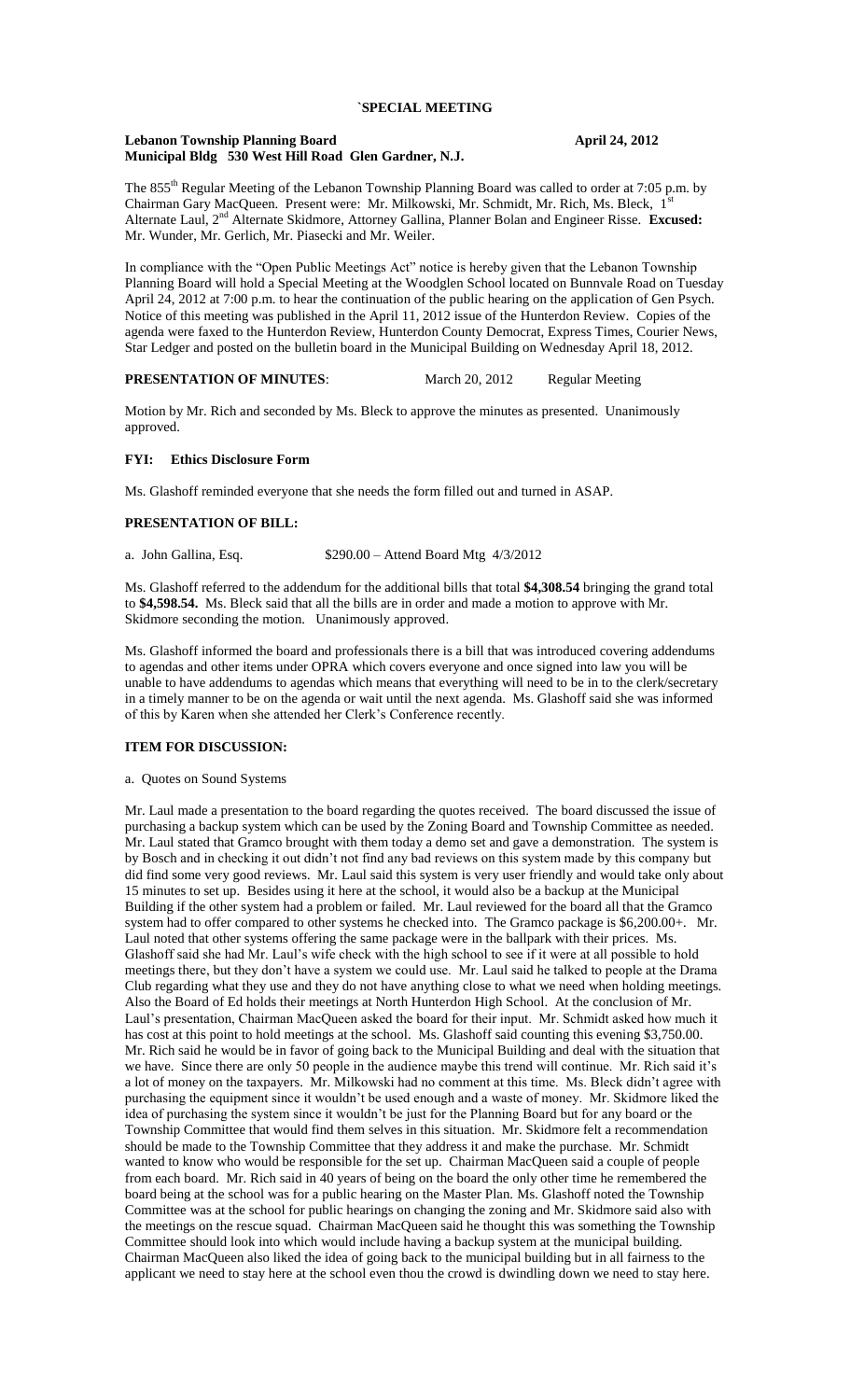# **UNFINISHED BUSINESS:**

Gen Psych, P.C. Block #43 Lot #1.01 Suite 3D Bridgewater, N.J. 08807

### **CONTINUATION OF A PUBLIC HEARING** Conditional Use/Site Plan/Variance (Letter with attachments from Attorney Tubman)

1065 Highway 22 W. Route 513 & Trimmer Road I5

Attorney Tubman said per the last meeting, they made an inquiry to the County Engineer's Office having access off of Route 513 instead of Trimmer Road. Attorney Tubman read into the record the response to their inquiry. The letter from the County Engineer's Office dated March 23, 2012 which states that the County prefers when a lot abuts both County and Township Roads that the access be off of the Township Road quoting the County's Land Development Standards subsection 403:B:7:b:ii. The County feels it is safer for the traveling public on Route 513 to have the access off of Trimmer Road. Attorney Tubman marked the following into evidence: **A18** - the letter from the County Engineer's Office dated March 23, 2012. Attorney Tubman said in the NJ Registry, there are proposed new rules that govern residential treatment facilities, if they are adopted, there will be no smoking in the building or on the grounds as of December 12, 2012.

At this time, Attorney Tubman had their next witness sworn in. Architect Michael Hanrahan an associate partner with Clark Caton Hintz. Mr. Hanrahan was sworn in and gave his professional background to the board. Mr. Hanrahan distributed to the board pictures for their review which are the same pictures that are on the easel he will refer to with his testimony. The first photos were marked into evidence as **A19a** dated February 12, 2012 the location of Gen Psych 405 Trimmer Road. These photographs are the existing conditions of the property and building. Mr. Hanrahan said the existing building is approximately 30 years old, this style building is from the late 1970's to early 1980's. The building is just less than 8,000 square feet, single story building with an existing mezzanine under the existing roof line. The building has a low sloped metal roof; it has store front windows and has wood siding vertically and diagonally on the building with earth tone colors. There is stone around the main entrance. The drawing which is labeled **A20** was marked into evidence dated November 2, 2011 identified as Gen Psych 405 Trimmer Road floor plan. Mr. Hanrahan reviewed for the board the floor plan of the building. This floor plan is conceptual in nature and is a gut renovation of the building. The plan is to remove the interior of the building. Mr. Hanrahan said the challenge with this building is that it has two floor levels which you step four steps down to the lower level. They have created a fully accessible facility inclusive of the handicap lift. The next two drawings **A21** & **A22** are labeled elevation renderings. They are conceptual drawings that show the four façades of the building with the proposed improvements. The first **A21** has the elevation of the main façade (entrance) of the building. They are checking into the existing metal roof to see if it can be rehabilitated, if not it will be replaced in kind. The siding to the building is wood and the plan is to change it to a hardy board type product for the vertical siding on the building and the accent area on the building and between the windows a horizontal siding. On **A22** it shows the façade on the building that faces the adjacent neighbor. The canopy has been removed and the store front window assembly is in the middle to bring some light into the building where the community area is located. The next drawing depicts the improvements to the façade of the building that faces the main parking lot. The windows will remain in the existing locations with the exception of the large store front window.

At the conclusion of Mr. Hanrahan's testimony, Chairman MacQueen asked if the board had questions of the witness. Mr. Schmidt asked what was underneath the mezzanine area. Mr. Hanrahan said the mezzanine rises between the main conference room and the Director's Office. The mezzanine will serve as the staff break area/storage area which is directly above the Director's Office. Mr. Rich asked if there were plans for an exercise room. Mr. Hanrahan said at this time there is no provisions for an exercise room. Mr. Rich said having an exercise room should be considered. Ms. Bleck asked regarding A21 & A22 if the windows open or will it be an air conditioned facility. Mr. Hanrahan said they are fixed and it is anticipated that it will be an air conditioned facility. Mr. Skidmore said if the windows are fixed what fire access will be available. Specifically egress, getting out of the building in case of a fire. Mr. Hanrahan said on the floor plan, there are two means of egress per the fire code. The front door and one off the lounge area. Mr. Skidmore asked if it was the minimum by law. Mr. Hanrahan said yes. Mr. Skidmore asked about suite #6 since it is not shown on the plan. Mr. Hanrahan said originally there was to be 15 beds and they now have 13 beds and when they made the change, they didn't re-number. The #6 suite is where the shared office is located. Ms. Bleck referred back to the question on having an exercise area and in previous testimony there was mentioned having Yoga & Ti Chi. Ms. Bleck asked where that would be in the building. Mr. Hanrahan said the lounge and dining area are flexible where you could have both of these classes.

Mr. Laul said the outside is littered with 5 ton condensers and the new drawings don't show this. Mr. Hanrahan said his drawings are conceptual in nature. They have not engaged an engineer to design the new system for the building. Chairman MacQueen said in picture A19 asked if that was the view from the neighbor's property. Mr. Hanrahan said yes. Regarding the AC units, if they are to be on that side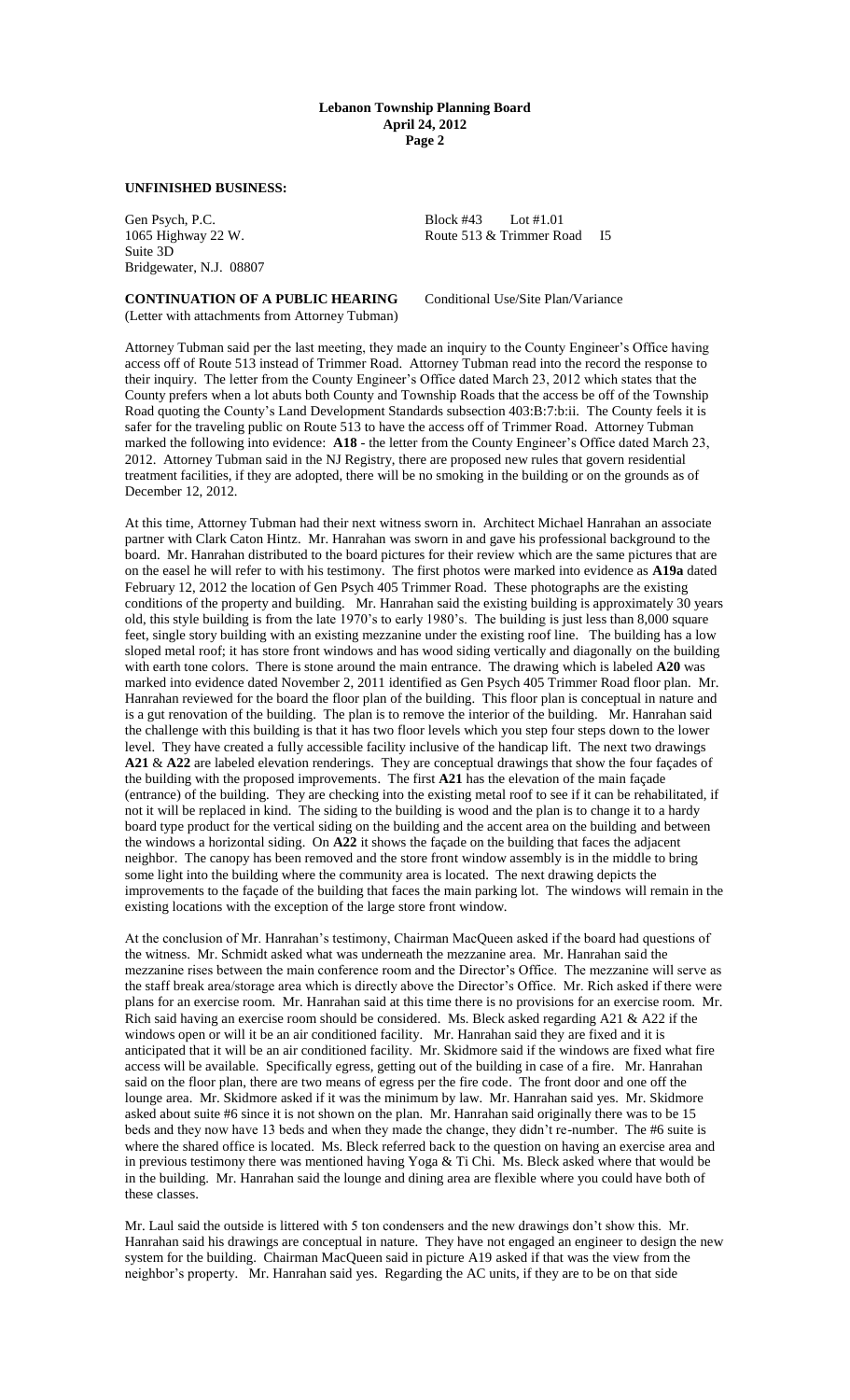consideration should be given for any noise regarding the neighbors or having the AC units on the other side of the building. Mr. Skidmore said at previous meetings there has been some discussion on having Alcoholics Anonymous meetings at the building and wanted to know if that was correct. Mr. Hanrahan said he can not testify to that. Attorney Tubman asked that the board refer back to their minutes where this subject came up and that counselors would be on site for the residents not for the public. Planner Bolan said the architectural plans dated November 11<sup>th</sup> had an exercise room on the plan and the plan dated November 2<sup>nd</sup> shows offices. Mr. Hanrahan said he would like to change his previous testimony by saying they went through multiple design changes. Mr. Hanrahan said the plans showing the office spaces is really the exercise room. Mr. Hanrahan apologized for the misunderstanding/error. Ms. Bleck asked for clarification and wanted to know if the plans dated November  $11<sup>th</sup>$  that are the correct ones. Attorney Gallina said those plans are **A11.** Mr. Milkowski asked if there was anything else that needed to be corrected**.** Mr. Hanrahan apologized and said the floor plan is the same only the labeling is different on the drawings. Mr. Hanrahan went over the layout again for the board. The board discussed this issue at length with the witness. Mr. Hanrahan said the floor plans that were submitted as a packet is correct. Ms. Bleck said on the plans dated November  $11<sup>th</sup>$ , the Dining Room shows seating for 12 and on the other plan it shows seating for 24. Ms. Bleck asked what the intent would be since there will be 13 residents. Mr. Hanrahan apologized stating he showed the wrong drawing earlier in his testimony. Mr. Skidmore asked for the thought process in switching the dining area and the lounge area. Mr. Hanrahan said he did not recall. Mr. Skidmore asked where did the shared office space go which was shown on the other plan? Mr. Hanrahan said the client decided they didn't need a shared office space and the exercise room would be more beneficial. Engineer Risse said he was looking for clarification, the dining area and the lounge area were switched, did you change the size of the area and asked if the shared offices and the exercise room stayed the same size or did that change. Mr. Hanrahan said they appear to be the same size.

At this time, Chairman MacQueen opened the hearing to the public for questions of Mr. Hanrahan. The following people asked questions: Jeff Thompson asked about the ADA requirements, Karen Verso asked about the dimensions of the exercise area, Margaret Stasick had questions of the windows, Ruth Blemings, Anthony Casale, Kevin Devine asked about moving the driveway, Karen Verso asked if there would be a lot of changes in layout of the inside of the building, Jody Stasick referred to the comment that this meets code. Mr. Hanrahan said it has to meet the Uniform Construction Code of NJ and the International Bldg Code of NJ of 2009 and that it is an institutional use, Tom Higgins referred to a comment mentioned about challenges. Mr. Hanrahan said it had to do with the floor lift area. The lift can handle a wheelchair and one other person, John Lloyd asked if it were less expensive to design the building other than that of a hospital. Mr. Hanrahan said he did not chose the use group the building code is clear and since he has never done a hospital could not answer the question. Mr. Hanrahan said cost was not a factor in determining the use as it is related to this building. At this time Chairman MacQueen announced the board will take a recess at 8:20 p.m.

When the board reconvened at 8:30 p.m. Chairman MacQueen asked Attorney Caldwell if he had questions of the witness. Attorney Caldwell asked Mr. Hanrahan if he designed the building as a I1. Attorney Caldwell asked what the use group was for a hospital referring to the Hunterdon Medical Center as an example. Mr. Hanrahan said he has never designed a hospital. Asked Mr. Hanrahan if he has every designed a Rehab facility before or has ever been to one. Mr. Hanrahan said no to both questions. Mr. Hanrahan said he designed the building per the building codes and the needs of Dr. Odunlami. Attorney Caldwell asked if under I1 is there a square footage and occupancy maximum. Mr. Hanrahan said under I1 the max is higher than what is being purposed. The max for beds is 20. They are purposing 13 beds. The septic system can handle 13 beds. Attorney Caldwell asked other than Dr. Odunlami did Mr. Hanrahan speak to anyone else concerning the operational needs of this building before designing the building and coming here to give testimony to this board. Mr. Hanrahan said no. Attorney Caldwell continued to ask questions regarding the standards allowed for this type of use. Attorney Caldwell told the Chairman that he took exception to Attorney Tubman prompting or whispering to the witness answers to the questions. Attorney Gallina said he did not think that Attorney Tubman was prompting the witness with answers. At this point there was somewhat heated discussion between the attorneys. Attorney Caldwell accused the Chairman of being rude to him and the public. Chairman MacQueen said he took note of the comments made by Attorney Caldwell. Also, Attorney Gallina addressed Attorney Caldwell's concerns. Attorney Caldwell continued with his questions of Mr. Hanrahan at length. At the conclusion of Attorney Caldwell's questions and being no further questions from interested parties, Mr. Milkowski asked Mr. Hanrahan, if the layout of the rooms get changed around would the room sizes stay the same. Mr. Hanrahan said approximately the same square footage. Unless there is a change by the client. Planner Bolan asked if Mr. Hanrahan had a chance to scale the exercise room. Mr. Hanrahan said no. Planner Bolan said he did and thought it would be 9'x31'.

At the conclusion of Mr. Hanrahan testimony, Attorney Tubman asked to have their Engineer sworn in. Engineer Kevin Smith of Finnelli Consulting Engrs. was sworn in. Attorney Tubman said Engineer Smith will give testimony regarding sewer and water. Engineer Smith said he was asked to evaluate the facility in terms of how many beds/units could be put into this facility based on the septic code NJAC7:9a and to evaluate the existing well that is on site as to whether the well would be adequate for the facility. At the time they did there analysis it was based on 150 gallons per bed per day. This would yield 13 beds without going over the 2000 gallons limit per day.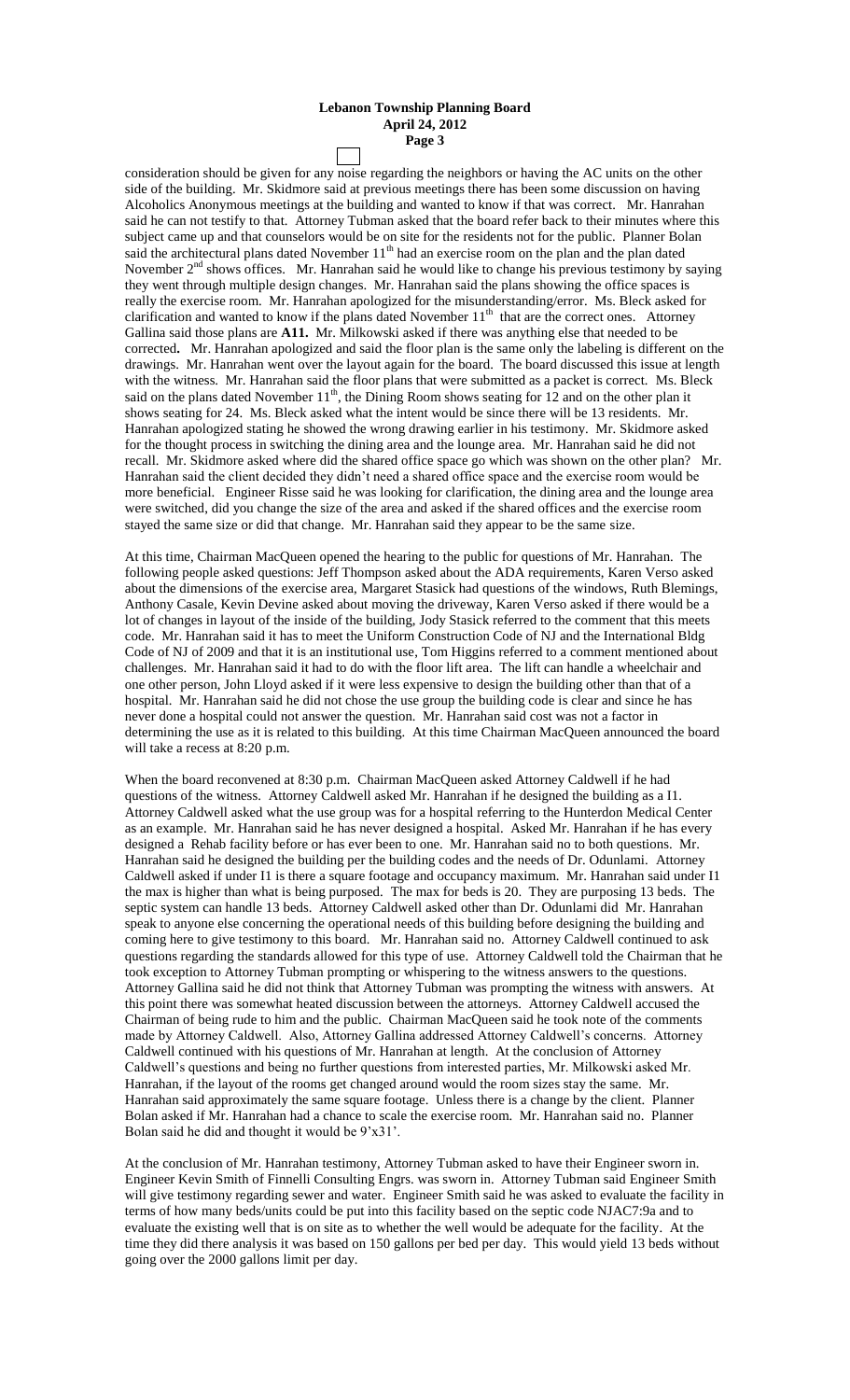Engineer Smith said in going over that limit you would need to get special DEP permitting to have a system with a greater capacity. As of April 2, 2012 the septic code NJAC7:9a was revised to 130 gallons per day per sleeping unit or 50 gallons per bed. There are 7 sleeping units shown on the plan. It is based on 130 gallons times 7 which gives you 910 gallons per day. There will be a laundry service for linens but the residents will be doing their own laundry. When having laundry usage you have to increase the usage by 50%. This would bring you up to 1365 gallons per day. Then you add in employee restrooms, showers, laundry and employee food preparation. Adding in 8 employees during the day and 4 employees for each of the other shifts and 20 gallons per employee it brings the total up to 1685 gallons per day. They are still under the limit allowed. Engineer Smith said also under the code, the DEP wants you to get a Treatment Works Approval to make sure you are under the 2000 gallons per day. Engineer Smith said they will need approvals from the State and County Board of Health. Engineer Smith went on to say the septic system was repaired in 1998 and there was some soil testing done. They found going down 95" to 98" there was some very good soils to support a septic system. Compared to 25-30 years ago, they do a soil testing and they base the permeability on laboratory analysis. They rate the soil starting with K zero which is bad up thru K4 which is excellent. When they did the soil testing back in 1998 it was determined it was a K3.

Engineer Smith said regarding the well, a new well was drilled back in 1997 and it was confirmed for 25 gallons per minute by the well drilling company Stothoff in Flemington. Under the NJ safe drinking water act NJAC7:10. The peak capacity of the well needs to be 10 times greater than the average expected daily flow or demand. We needed 13.6 gallons per minute compared to 25 gallons per minute that we got to supply the facility. Engineer Smith said he spoke to a Construction Code Official regarding sprinkler systems and found it is totally acceptable to have a sprinkler system attached to a well. He noted that you may need a backup system meaning a generator. Engineer Smith did think it would be possible to having a sprinkler system attached to the well. At the conclusion of Engineer Smith's testimony, Chairman MacQueen asked if the board had questions of the witness. Engineer Risse asked if Engineer Smith had copies of any of the well records. Engineer Smith said he could get access to the well record files. Engineer Risse mentioned the Fire Tank Ordinance which pertains to the expansion of a building in the event they ever decide to put an addition on the building. Mr. Laul said with 13 beds they will be at 1685 gallons per day and if they ever decide to increase to 14 bed they would still be under the 2000 gallons per day. Attorney Tubman said they are committed to 13 beds and will not be expanding to 14 beds. Mr. Rich referred to the well being put in 1997 and wanted to know if the 25 gallons per minutes was still actuate. Engineer Smith didn't see why it wouldn't be actuate. Mr. Rich said ground water changes. Engineer Smith said it is a 200' well. Mr. Rich asked if they could test for the gallons per minute to see if it is still at 25 gallons per minute. Engineer Risse said a well driller would have to be the one to have it retested. Ms. Bleck asked about the septic system. Engineer Smith said the system had failed and a new system had to be installed. Soil testing was done and a new bed was put in. Engineer Smith said they will be doing retesting and installing a new system. Planner Bolan asked if there was anything in the well test results or any results with the septic system that indicated this property is in a limestone area. Engineer Smith said there was nothing in any of the reports regarding limestone nor anything on getting a lime geology. Planner Bolan asked if Engineer Smith had reviewed the map in the Subdivision Ordinance showing the limestone areas in the Township. Engineer Smith said no. Planner Bolan said in a limestone area the treatment works approval triggers a geological investigation.

At this time, Chairman MacQueen opened the hearing to the public for questions of the witness. The following people asked many questions regarding the septic system & well: Ken Mathiasen, Randy Miner, Kevin Devine, James Kennedy and Tom Crisitello. Attorney Caldwell had questions of the witness. Attorney Caldwell referred to the two functional parts of the estimates are going to be, 1) the sleeping units & patients doing their own laundry which is about 50% and 2) the employees (covering restrooms, showers, laundry and food preparation. This would be 8 employees during daytime and 4 employees each on the other two shifts. Engineer Smith said that is correct. Attorney Caldwell asked where did they get the 8 employees from. Engineer Smith said from his client Dr. Odunlami. Attorney Caldwell said there had been testimony regarding having 6-7 employees on during the day and he wanted clarification as to which was the correct number of employees. Engineer Smith said he had asked the Doctor what he thought the most he would have on during the daytime shift. Attorney Caldwell asked what the effective date was on the new regulations. Engineer Smith said April 2, 2012. Attorney Caldwell asked because of these new regulations, this new septic system design will go to the DEP for review under the Treatment Works Approval. Engineer Smith said that is correct. Attorney Caldwell asked about the Highlands regarding the well and septic use. Engineer Smith said there will not be any increase of impervious coverage more than ¼ acre, not disturbing more than 1 acre of land, it is not a major development, they would be exempt from Highlands. Attorney Caldwell asked if you are using 700 gallons per day what would be the square footage. Engineer Smith said 1134 square feet. Attorney Caldwell then asked how many square feet would be used for the septic. Engineer Smith said 2000 square feet. Attorney Caldwell asked about Hunterdon County Soil Conservation. Engineer Smith said only if they exceed 5000 square feet of disturbance and if they do exceed then they will need Soil Conservation approval. Attorney Caldwell referred to the issue of the well and the 25 gallons per minutes and asked if they would do another test since it has been at least 15 years to make sure that the volume per minute hasn't changed. Engineer Smith said if the board asked to have the well retested they would do it. Attorney Caldwell asked if he recommended to Dr. Odunlami to have another test done on the well. Engineer Smith said no because the peak is 13 gallons per minute and this well produces 25 gallons per minute which exceeds what is required.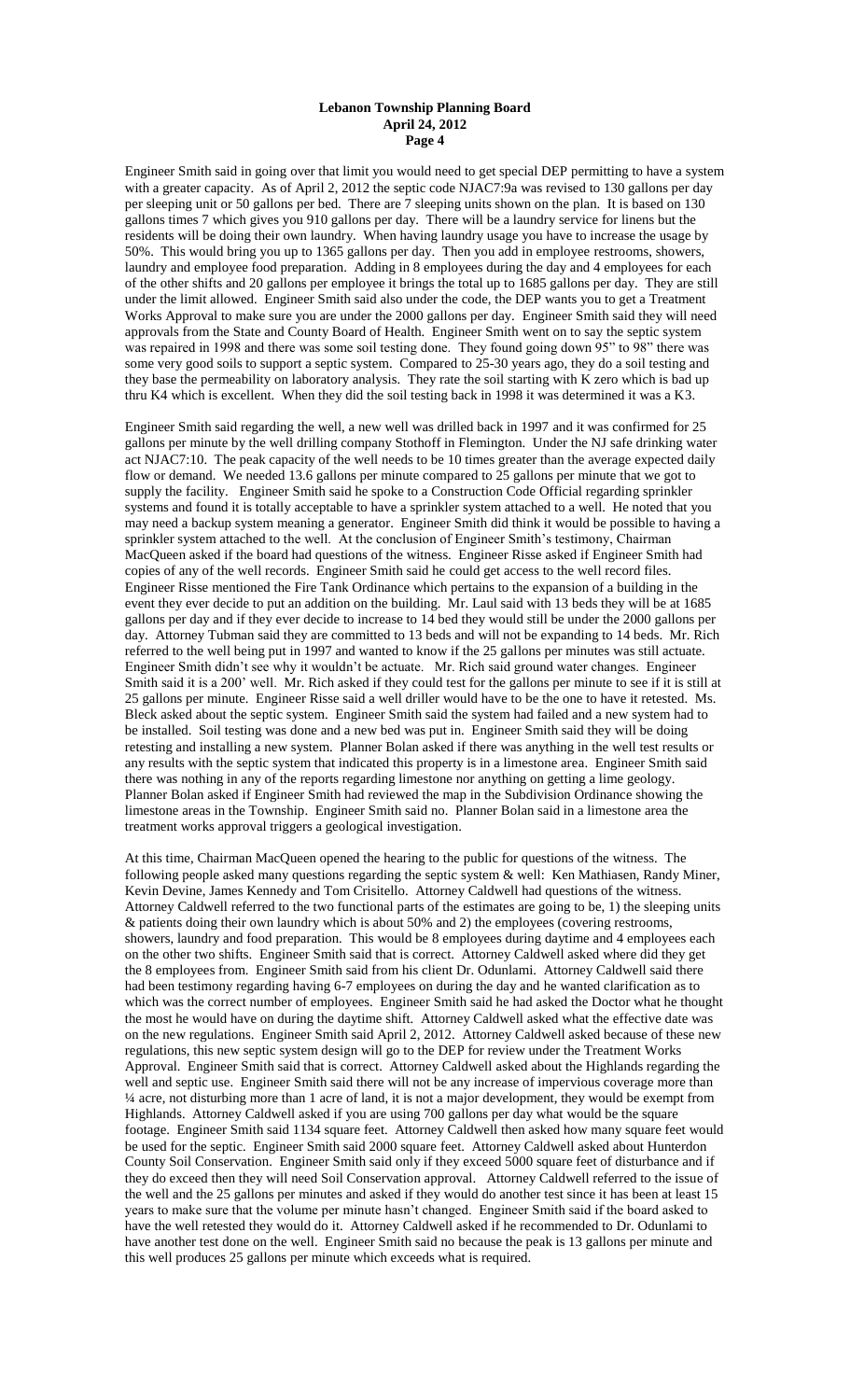Attorney Tubman had a question for Dr. Odunlami at this time. Attorney Tubman asked the doctor about handicap accessibility. Dr. Odunlami said they have to provide handicap for every aspect of the facility. Because of a question being asked by Mr. Skidmore, there was dialog between Attorney Caldwell and Board Attorney Gallina. Attorney Tubman said because of testimony that had been given which triggered the question by Mr. Skidmore, Dr. Odunlami was the only one who could answer the question. The discussion continued between Attorney Caldwell and Attorney Gallina on this issue.

Attorney Tubman informed the board that they are done and have no more witnesses to give testimony but would like to reserve the right in the event an issue comes up that would require additional testimony by one of their witnesses. Chairman MacQueen asked Ms. Glashoff for the next available date. Ms. Glashoff informed the board the next date is May 10<sup>th</sup>. Attorney Gallina announced to the public, date, time and location for the continuation of this public hearing. Chairman MacQueen announced at the next meeting the public will have the opportunity to give testimony, which means the board, their professionals and the applicant will be able to ask questions of each person giving testimony. Attorney Gallina asked Attorney Caldwell how many witnesses he plans to have give testimony. Attorney Caldwell said two. Someone from the public asked at one point can the public ask questions of the board members. Chairman MacQueen said the board does not give testimony or answer questions. Attorney Gallina said, if there is a procedural question, that can be answered. Attorney Tubman asked Chairman MacQueen who their witnesses are that will be giving testimony since one of their witnesses is present this evening. Attorney Caldwell said he is not a liberty to say who there other witness will be.

Chairman MacQueen asked about the next meeting. Ms. Glashoff said next Tuesday May 1<sup>st</sup>. Everyone received their packets this evening. With a memo reminding to bring the Highlands Ordinance to the meeting, also it is a Joint Meeting with the Township Committee.

# **OPEN TO THE PUBLIC**

A member of the public asked if the board had considered notifying property owners within a 1000' for the hearing even thou the law says 200'. Attorney Gallina said by law the applicant only has to notice within 200'. The person said they understand that but since this is a hot topic that has concerned a lot of people, the board should consider notifying within a 1000'. Attorney Gallina & Chairman MacQueen said the board is not obligated by law to give notice to property owners.

Being no further business to come before the board, nor comments from the public, motion by Ms. Bleck and seconded by Mr. Laul to adjourn the meeting at 9:50 p.m. Unanimously approved.

# **CHAIRMAN GARY MACQUEEN**

\_\_\_\_\_\_\_\_\_\_\_\_\_\_\_\_\_\_\_\_\_\_\_\_\_\_\_\_\_\_\_\_\_\_\_\_\_\_\_\_\_\_

\_\_\_\_\_\_\_\_\_\_\_\_\_\_\_\_\_\_\_\_\_\_\_\_\_\_\_\_\_\_\_\_\_\_\_\_\_\_\_\_\_\_\_\_\_\_\_ **GAIL W. GLASHOFF, PLANNING BOARD CLERK**